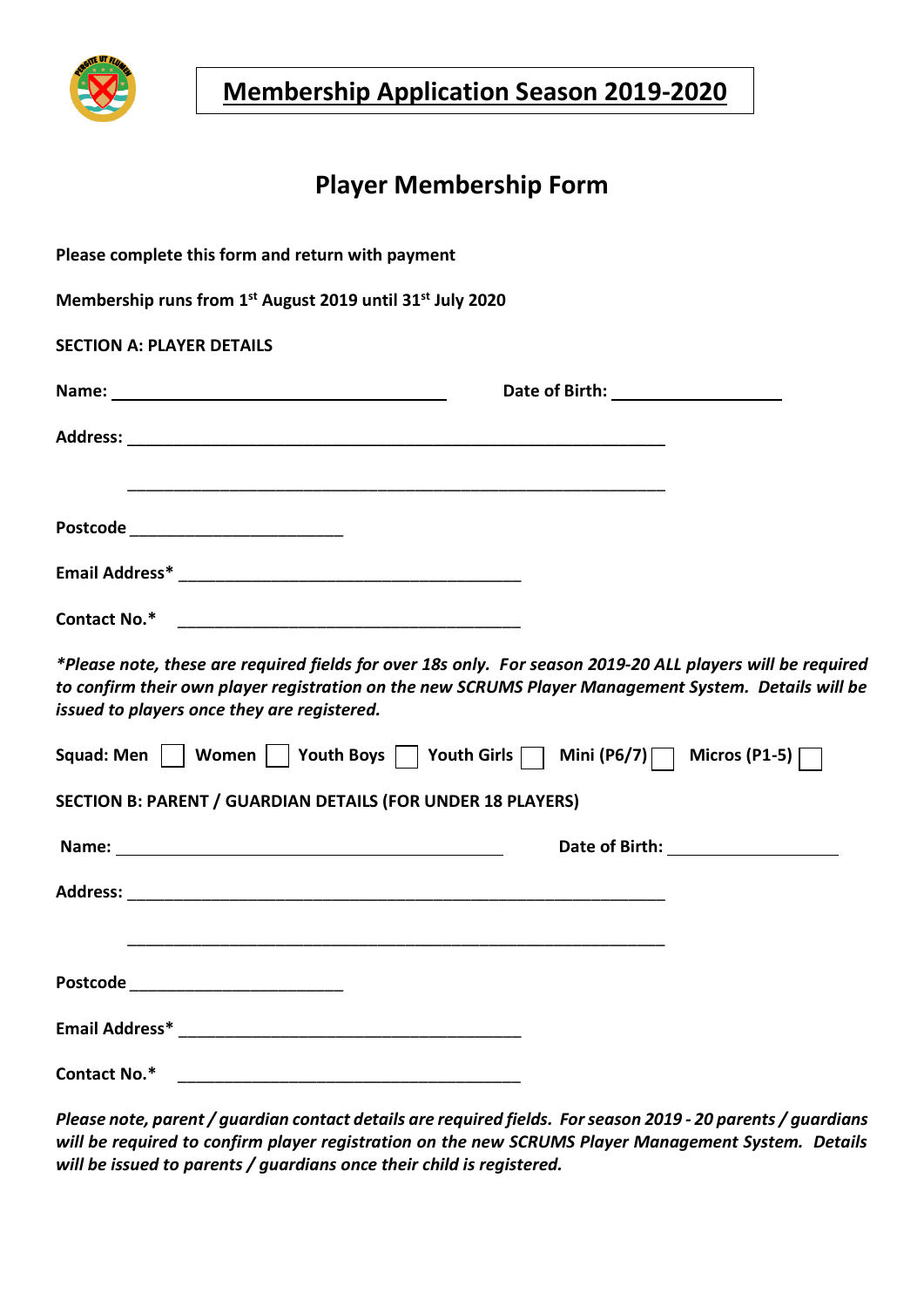

### **SECTION C: ADDITIONAL SUPPORT**

Please detail below any disability you have and / or any additional support you may require from our club coaches

#### **SECTION D: MEDICAL INFORMATION AND SPORTS NUTRITION**

Please detail below any important medical information that our coaches / team managers should be aware of. Please do not leave blank – if there is no information please write 'None'.

Please detail below any sports nutrition or food supplements that our coaches / team managers should be aware of E.g. Gold Standard Whey protein.

Please do not leave blank – if there is no information please write 'None'.

I consent to my personal data provided in section C and D to be shared with coaches / team managers for the purpose of the delivery of my safe participation in club activity. This data will not be shared or processed for any other purpose.

#### **SECTION E: EMERGENCY CONTACT DETAILS**

Please insert the information below to indicate the persons who should be contacted in the event of an incident / accident.

| <b>Emergency Contact 1 Name</b>   |  |
|-----------------------------------|--|
| <b>Emergency Contact 1 Number</b> |  |
| <b>Emergency Contact 2 Name</b>   |  |
| <b>Emergency Contact 2 Number</b> |  |

#### **SECTION F: PHOTOGRAPHY & VIDEO CONSENT** *(THOSE AGED 18 AND UNDER ONLY)*

Annan Rugby recognises the need to ensure the welfare and safety of all young people in sport. In accordance with the club's child protection policy and procedures, we will not permit photographs, video or other images of children/young people to be taken without the consent of the parents/carers and children/young people.

Annan Rugby will take all possible steps to ensure these images are used solely for the purposes they are intended. If you become aware that these images are being used inappropriately you should inform the club immediately.